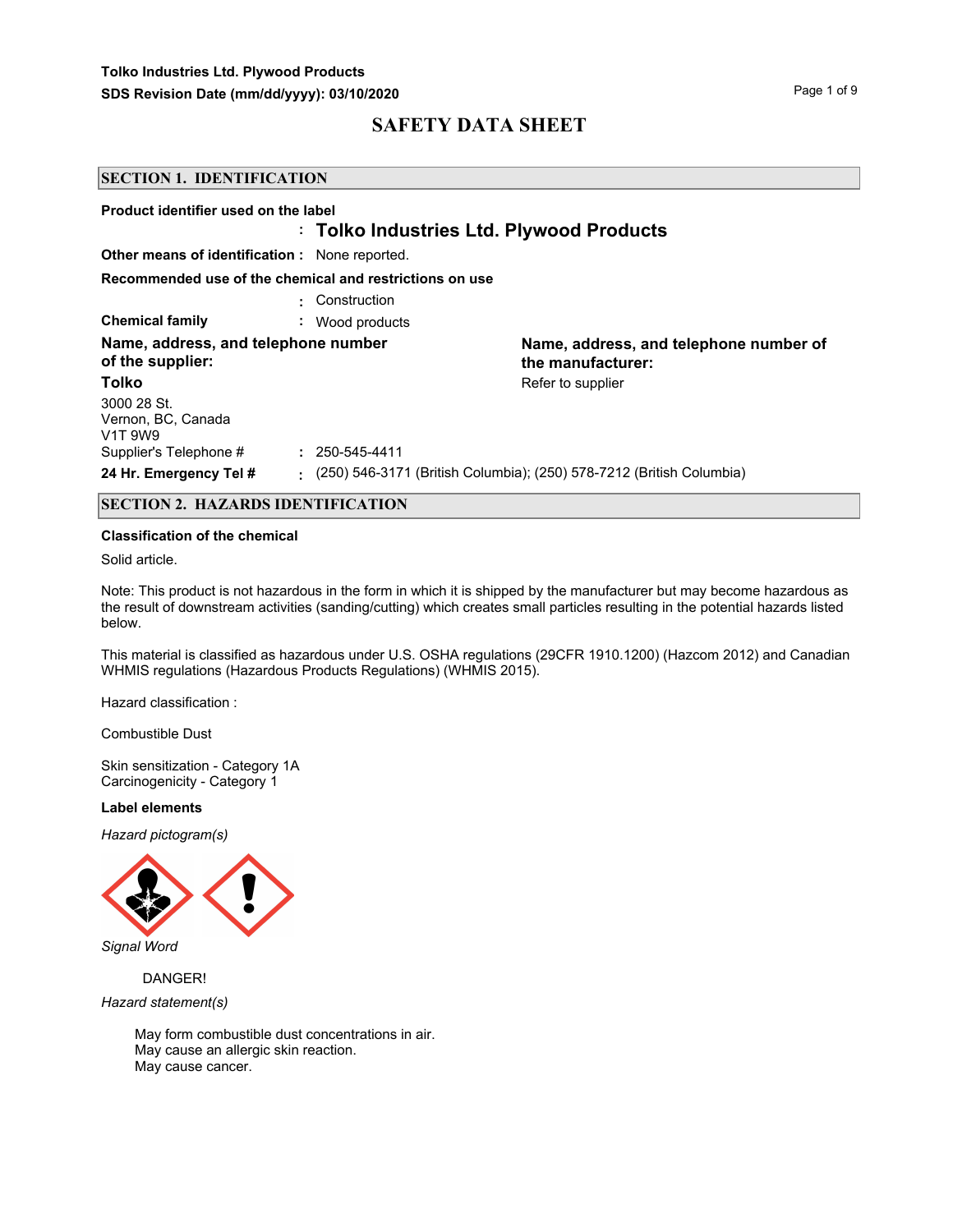#### *Precautionary statement(s)*

Obtain special instructions before use. Do not handle until all safety precautions have been read and understood. Do not breathe dust. Wash thoroughly after handling. Contaminated work clothing must not be allowed out of the workplace. Wear protective gloves/clothing and eye/face protection.

IF exposed or concerned: Get medical advice/attention. If on skin: Wash with plenty of water. If skin irritation or rash occurs: Get medical advice/attention. Take off contaminated clothing and wash it before reuse.

Store locked up. Dispose of contents/container in accordance with local regulation.

#### **Other hazards**

Other hazards which do not result in classification :Ingestion may cause gastrointestinal irritation, nausea, vomiting and diarrhea.

# **SECTION 3. COMPOSITION/INFORMATION ON INGREDIENTS**

Solid article. This product is not hazardous in the form in which it is shipped by the manufacturer but may become hazardous as the result of downstream activities (sanding/cutting) which creates small particles resulting in the potential hazards listed below.

| <b>Chemical name</b>                               | Common name and synonyms          | <u>CAS#</u> | Concentration (% by weight) |
|----------------------------------------------------|-----------------------------------|-------------|-----------------------------|
| Wood / Wood Dust                                   | Not available.                    | N/Ap        | $90.0 - 95.0$               |
| Resin solids: Phenol-Formaldehyde<br>(reacted) $1$ | Phenol-Formaldehyde (PF)<br>Resin | 9003-35-4   | <10                         |

<sup>1</sup> Note: This product contains no added urea-formaldehyde resins.

The % concentrations for the above listed chemicals will vary from batch to batch. Concentrations listed represent the actual concentration range for each chemical.

#### **SECTION 4. FIRST-AID MEASURES**

### **Description of first aid measures**

| Ingestion    | : Do NOT induce vomiting. Never give anything by mouth if victim is unconscious. If<br>vomiting occurs spontaneously, keep head below hips to prevent aspiration of liquid<br>into lungs. Seek medical advice.                                    |
|--------------|---------------------------------------------------------------------------------------------------------------------------------------------------------------------------------------------------------------------------------------------------|
| Inhalation   | : If breathed in, move person into fresh air. If breathing is irregular or stopped,<br>administer artificial respiration. If breathing is difficult, give oxygen by qualified medical<br>personnel only. Seek immediate medical attention/advice. |
| Skin contact | Remove/Take off immediately all contaminated clothing. Wash off immediately with<br>soap and plenty of water. Immediately call a POISON CENTRE or doctor/physician.<br>Wash contaminated clothing before reuse.                                   |
| Eye contact  | : Flush eyes with running water for at least 5 to 10 minutes. If irritation occurs or<br>persists, seek medical attention.                                                                                                                        |
|              | Most important symptoms and effects, both acute and delayed                                                                                                                                                                                       |
|              | May cause an allergic skin reaction. Symptoms may include redness, itching and<br>swelling. Suspected of causing cancer.                                                                                                                          |
|              | Indication of any immediate medical attention and special treatment needed                                                                                                                                                                        |
|              |                                                                                                                                                                                                                                                   |

**:** Treat symptomatically.

# **SECTION 5. FIRE-FIGHTING MEASURES**

#### **Extinguishing media**

*Suitable extinguishing media*

**:** Carbon dioxide, dry chemical, and water or fog spray.

*Unsuitable extinguishing media*

**:** Do not use a solid water stream as it may scatter and spread the fire.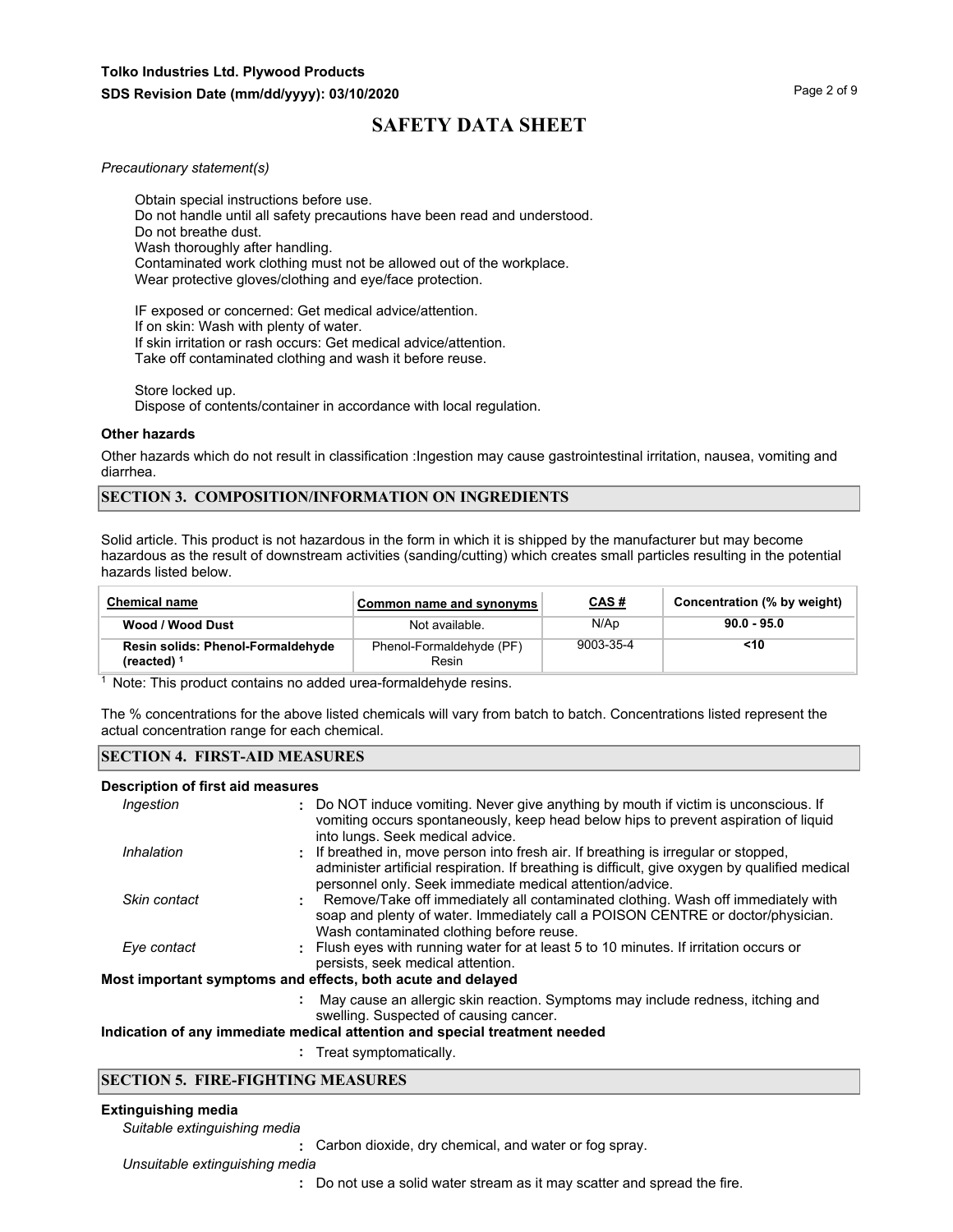**Tolko Industries Ltd. Plywood Products**

# **SAFETY DATA SHEET**

# **Special hazards arising from the substance or mixture / Conditions of flammability**

**:** Dust may form explosive mixture in air. Burning produces obnoxious and toxic fumes.

# **Flammability classification (OSHA 29 CFR 1910.106)**

**:** Combustible Dust

#### **Hazardous combustion products**

**:** Irritating or noxious fumes, acrid smoke, and carbon oxides.

### **Special protective equipment and precautions for firefighters**

*Protective equipment for fire-fighters*

- **:** Firefighters must use standard protective equipment including flame retardant coat,
- helmet with face shield, gloves, rubber boots, and in enclosed spaces, SCBA.

*Special fire-fighting procedures*

**:** Move containers from fire area if safe to do so. Do not allow run-off from fire fighting to enter drains or water courses. Dike for water control.

# **SECTION 6. ACCIDENTAL RELEASE MEASURES**

### **Personal precautions, protective equipment and emergency procedures**

- Restrict access to area until completion of clean-up. Ensure clean-up is conducted by **:** trained personnel only. All persons dealing with the clean-up should wear the appropriate chemically protective equipment. Refer to protective measures listed in sections 7 and 8.
- **Environmental precautions :** Ensure spilled product does not enter drains, sewers, waterways, or confined spaces. **Methods and material for containment and cleaning up**
	- Extinguish all flames in the vicinity. Ventilate the area. Sweep up or vacuum up **:** spillage and collect in suitable container for disposal.

# **Special spill response procedures**

**:** Dispose of in accordance with federal, provincial and local hazardous waste laws. US CERCLA Reportable quantity (RQ): See section 15.

# **SECTION 7. HANDLING AND STORAGE**

### **Precautions for safe handling**

|                                    | : Use only in well-ventilated areas. Wear protective gloves/clothing. Avoid breathing of<br>dust created by cutting, sanding, or grinding. Avoid contact with skin, eyes and<br>clothing. Keep away from heat and sources of ignition. Wash thoroughly after<br>handling. Contaminated work clothing must not be allowed out of the workplace.<br>Persons with recurrent skin eczema or sensitization problems should be excluded from<br>working with this product. Once a person is sensitized, no further exposure to the<br>material that caused the sensitization should be permitted. |
|------------------------------------|---------------------------------------------------------------------------------------------------------------------------------------------------------------------------------------------------------------------------------------------------------------------------------------------------------------------------------------------------------------------------------------------------------------------------------------------------------------------------------------------------------------------------------------------------------------------------------------------|
| <b>Conditions for safe storage</b> | Keep containers tightly closed in a cool, well-ventilated place. Keep away from heat.<br>Protect against physical damage. Routine housekeeping should be instituted to ensure<br>that dusts do not accumulate on surfaces.                                                                                                                                                                                                                                                                                                                                                                  |
| Incompatible materials             | : Strong oxidizing agents; Strong acids; Strong bases.                                                                                                                                                                                                                                                                                                                                                                                                                                                                                                                                      |

# **SECTION 8. EXPOSURE CONTROLS / PERSONAL PROTECTION**

| <b>Exposure Limits:</b>                               |            |                  |                 |             |
|-------------------------------------------------------|------------|------------------|-----------------|-------------|
| <b>Chemical Name</b>                                  |            | <b>ACGIH TLV</b> | <b>OSHA PEL</b> |             |
|                                                       | <b>TWA</b> | <b>STEL</b>      | <b>PEL</b>      | <b>STEL</b> |
| Wood / Wood Dust                                      | N/Av       | N/A <sub>v</sub> | N/Av            | N/Av        |
| <b>Resin solids:</b><br>Phenol-Formaldehyde (reacted) | N/Av       | N/Av             | N/Av            | N/Av        |

**Exposure controls**

**Ventilation and engineering measures**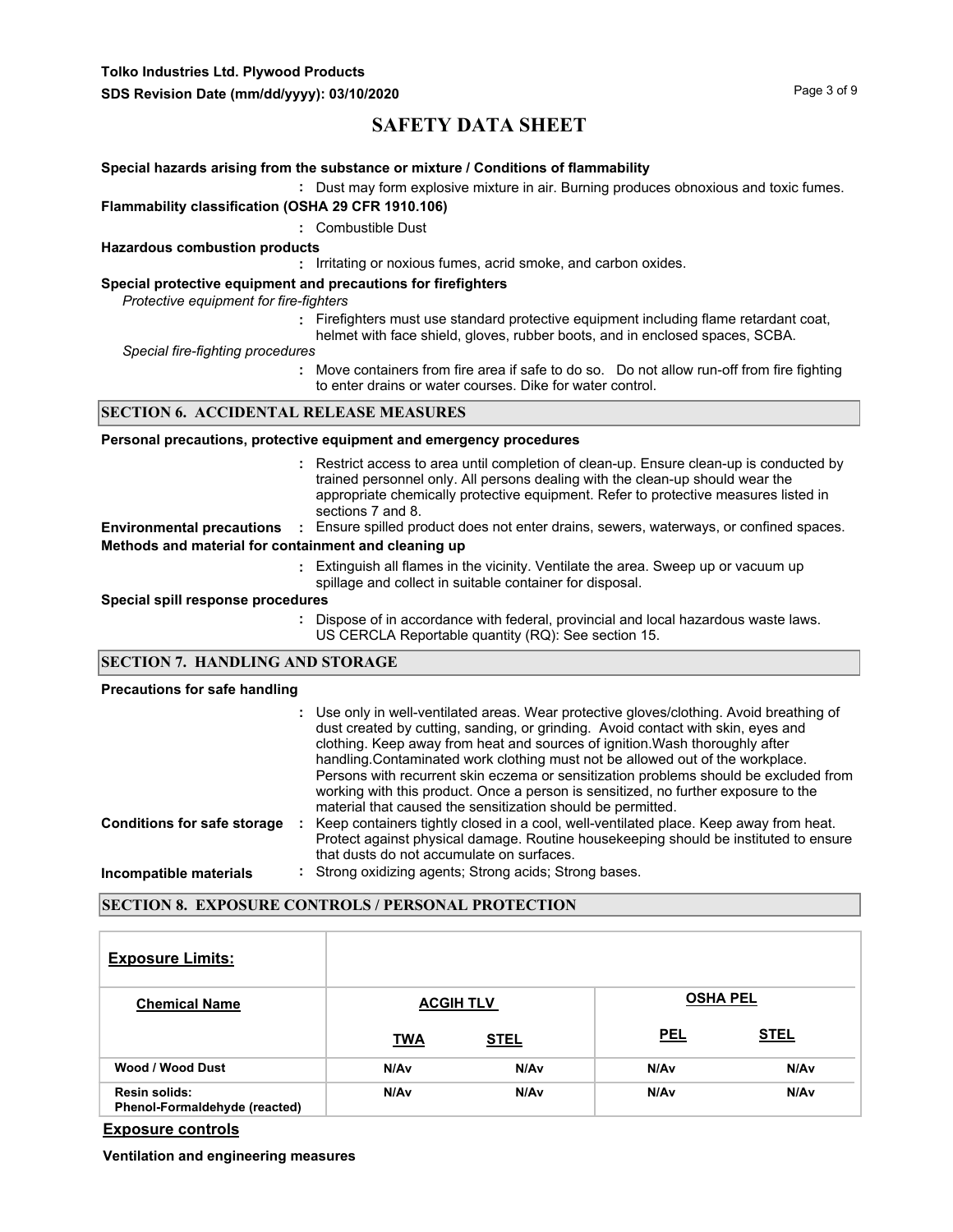|                                       |                   | : Use only in well-ventilated areas. Apply technical measures to comply with the<br>occupational exposure limits. Where reasonably practicable this should be achieved<br>by the use of local exhaust ventilation and good general extraction. In case of<br>insufficient ventilation wear suitable respiratory equipment. Use explosion-proof<br>electrical and ventilating equipment. |
|---------------------------------------|-------------------|-----------------------------------------------------------------------------------------------------------------------------------------------------------------------------------------------------------------------------------------------------------------------------------------------------------------------------------------------------------------------------------------|
| <b>Respiratory protection</b>         |                   | : If airbourne concentrations are above the permissible exposure limit or are not known,<br>use NIOSH-approved respirators. Confirmation of which type of respirator is most<br>suitable for the intended application should be obtained from respiratory protection<br>suppliers.                                                                                                      |
| <b>Skin protection</b>                |                   | : Wear protective gloves. Advice should be sought from glove suppliers.                                                                                                                                                                                                                                                                                                                 |
| Eye / face protection                 |                   | : Chemical goggles must be worn to prevent dusts from entering the eyes.                                                                                                                                                                                                                                                                                                                |
| Other protective equipment            | $\sim$ 100 $\sim$ | Ensure that eyewash stations and safety showers are close to the workstation location.                                                                                                                                                                                                                                                                                                  |
| <b>General hygiene considerations</b> |                   |                                                                                                                                                                                                                                                                                                                                                                                         |
|                                       |                   | : Do not breathe dust. Avoid contact with skin, eyes and clothing. Do not eat, drink or<br>smoke when using this product. Wash thoroughly after handling. Contaminated work<br>clothing must not be allowed out of the workplace. Routinely wash work clothing and                                                                                                                      |

|  | protective equipment to remove contaminants.       |
|--|----------------------------------------------------|
|  | <b>SECTION 9. PHYSICAL AND CHEMICAL PROPERTIES</b> |

| <b>Appearance</b>                                  | Plywood.                                                                        |
|----------------------------------------------------|---------------------------------------------------------------------------------|
| Odour                                              | Mild aromatic odour.                                                            |
| <b>Odour threshold</b>                             | N/Av<br>÷.                                                                      |
| рH                                                 | N/Av<br>÷.                                                                      |
| Melting Point/Freezing point : N/Av                |                                                                                 |
| Initial boiling point and boiling range            |                                                                                 |
|                                                    | N/Av                                                                            |
| <b>Flash point</b>                                 | N/Av                                                                            |
| <b>Flashpoint (Method)</b>                         | : N/Av                                                                          |
| <b>Evaporation rate (BuAe = 1)</b> : $N/Av$        |                                                                                 |
| <b>Flammability (solid, gas) :</b> Not applicable. |                                                                                 |
| Lower flammable limit (% by vol.)                  |                                                                                 |
|                                                    | 40 g/m3 (dust)                                                                  |
| Upper flammable limit (% by vol.)                  |                                                                                 |
|                                                    | $\cdot$ N/Av                                                                    |
| <b>Oxidizing properties</b>                        | : None known.                                                                   |
| <b>Explosive properties</b>                        | : Dust can form an explosive mixture in air.                                    |
| Vapour pressure                                    | : N/Av                                                                          |
| <b>Vapour density</b>                              | : N/Av                                                                          |
| Relative density / Specific gravity                |                                                                                 |
|                                                    | $: 0.40 - 0.80$                                                                 |
| Solubility in water                                | : Insoluble.                                                                    |
| Other solubility(ies)                              | : N/Av                                                                          |
|                                                    | Partition coefficient: n-octanol/water or Coefficient of water/oil distribution |
|                                                    | : N/Av                                                                          |
| <b>Auto-ignition temperature</b>                   | : $204^{\circ}$ C (399.2°F)                                                     |
| Decomposition temperature :                        | Not available.                                                                  |
| <b>Viscosity</b>                                   | N/A <sub>v</sub>                                                                |
| Volatiles (% by weight)                            | : None.                                                                         |
| <b>Volatile organic Compounds (VOC's)</b>          |                                                                                 |
|                                                    | : N/Av                                                                          |
| Absolute pressure of container                     |                                                                                 |
|                                                    | : $N/Ap$                                                                        |
| <b>Flame projection length</b>                     | : N/Ap                                                                          |
| Other physical/chemical comments                   |                                                                                 |
|                                                    | None known or reported by the manufacturer.                                     |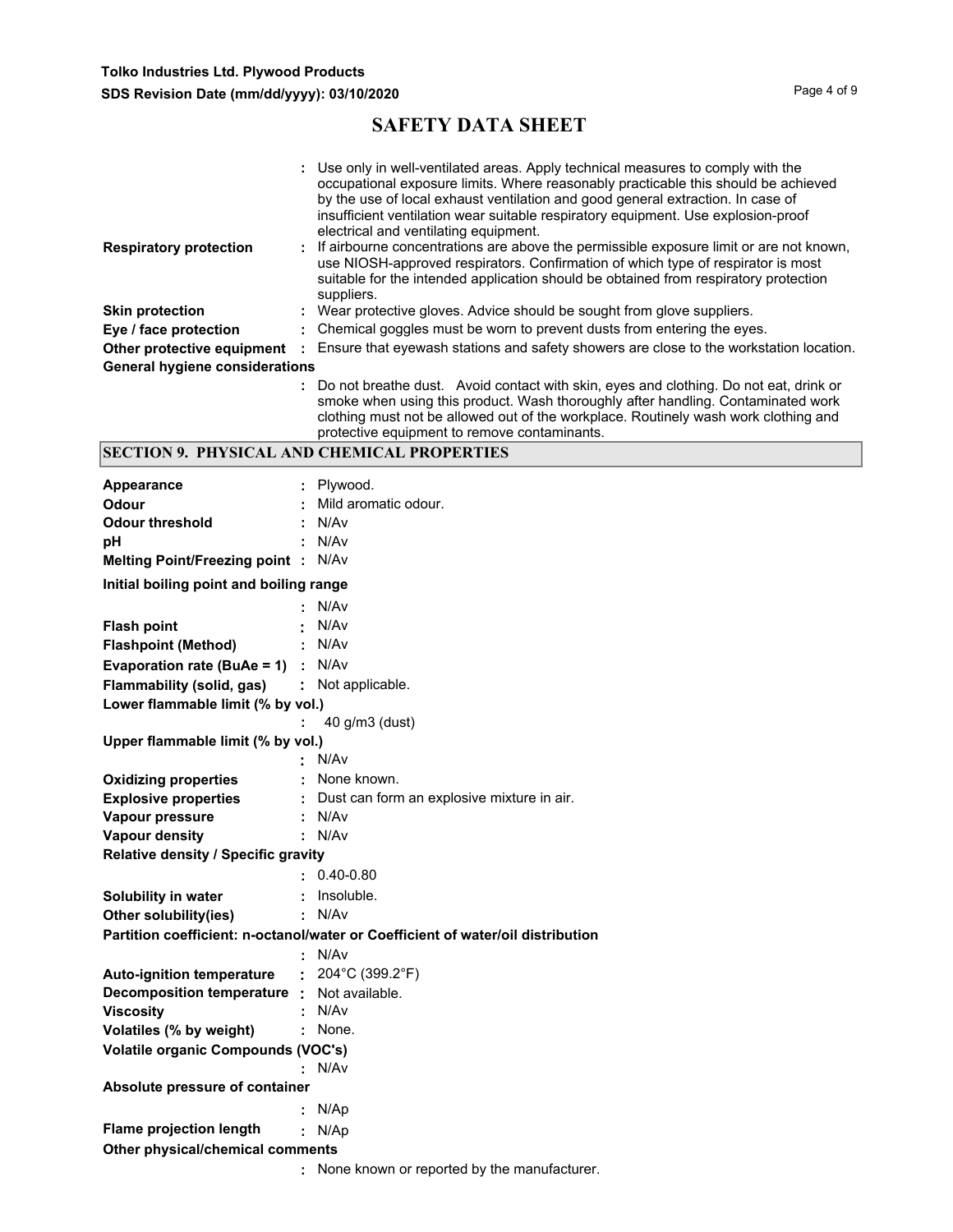| <b>SECTION 10. STABILITY AND REACTIVITY</b> |                                                                                                                           |  |
|---------------------------------------------|---------------------------------------------------------------------------------------------------------------------------|--|
| <b>Reactivity</b>                           | : Not normally reactive.                                                                                                  |  |
| <b>Chemical stability</b>                   | : Stable under the recommended storage and handling conditions prescribed.                                                |  |
| Possibility of hazardous reactions          |                                                                                                                           |  |
|                                             | No dangerous reaction known under conditions of normal use.                                                               |  |
| <b>Conditions to avoid</b>                  | : Keep away from excessive heat, open flames, sparks and other possible sources of<br>ignition. Avoid contact with water. |  |
| Incompatible materials                      | : See Section 7 (Handling and Storage) for further details.                                                               |  |
| <b>Hazardous decomposition products</b>     |                                                                                                                           |  |
|                                             | : None known, refer to hazardous combustion products in Section 5.                                                        |  |

# **SECTION 11. TOXICOLOGICAL INFORMATION**

# **Information on likely routes of exposure:**

| : YES |
|-------|
| : YES |
| : NO  |
|       |

**Routes of exposure skin absorption**

# **Potential Health Effects:**

# **Signs and symptoms of short-term (acute) exposure**

**:** NO

*Sign and symptoms Inhalation*

|                                                  | Inhalation of dust may cause shortness of breath, tightness of the chest, a sore throat<br>and cough.                                                                                                                                                                                              |
|--------------------------------------------------|----------------------------------------------------------------------------------------------------------------------------------------------------------------------------------------------------------------------------------------------------------------------------------------------------|
| Sign and symptoms ingestion                      |                                                                                                                                                                                                                                                                                                    |
|                                                  | Ingestion may cause gastrointestinal irritation, nausea, vomiting and diarrhea.                                                                                                                                                                                                                    |
| Sign and symptoms skin                           | If the article is damaged or processed (e.g. cut), hazardous properties may include<br>the following: Splinters may produce septic wounds that may take an extremely long<br>time to heal.                                                                                                         |
| Sign and symptoms eyes                           | lnert particles may cause mechanical irritation of the eyes, including scratches.<br>÷.                                                                                                                                                                                                            |
| <b>Potential Chronic Health Effects</b>          |                                                                                                                                                                                                                                                                                                    |
|                                                  | : Prolonged skin contact may cause dermatitis (rash), characterized by red, dry, itching<br>skin.                                                                                                                                                                                                  |
| <b>Mutagenicity</b>                              | : Not expected to be mutagenic.                                                                                                                                                                                                                                                                    |
| Carcinogenicity                                  | This material is classified as hazardous under U.S. OSHA regulations (29CFR<br>1910.1200) (Hazcom 2012) and Canadian WHMIS regulations (Hazardous Products<br>Regulations) (WHMIS 2015). Classification: Carcinogenicity - Category 1A Wood<br>dust is listed by IARC (Group 1). May cause cancer. |
| <b>Reproductive effects &amp; Teratogenicity</b> |                                                                                                                                                                                                                                                                                                    |
|                                                  | : Not expected to cause reproductive effects.                                                                                                                                                                                                                                                      |
| Sensitization to material                        | This material is classified as hazardous under U.S. OSHA regulations (29CFR<br>1910.1200) (Hazcom 2012) and Canadian WHMIS regulations (Hazardous Products<br>Regulations) (WHMIS 2015). Classification: Skin sensitization - Category 1A; May<br>cause an allergic skin reaction.                 |
| Specific target organ effects :                  | This material is classified as hazardous under U.S. OSHA regulations (29CFR<br>1910.1200) (Hazcom 2012) and Canadian WHMIS regulations (Hazardous Products<br>Regulations) (WHMIS 2015).                                                                                                           |
| Medical conditions aggravated by overexposure    |                                                                                                                                                                                                                                                                                                    |
|                                                  | : Pre-existing skin, eye and respiratory disorders.                                                                                                                                                                                                                                                |
| <b>Synergistic materials</b>                     | Not available.                                                                                                                                                                                                                                                                                     |
| <b>Toxicological data</b>                        | There is no available data for the product itself, only for the ingredients. See below for<br>individual ingredient acute toxicity data.                                                                                                                                                           |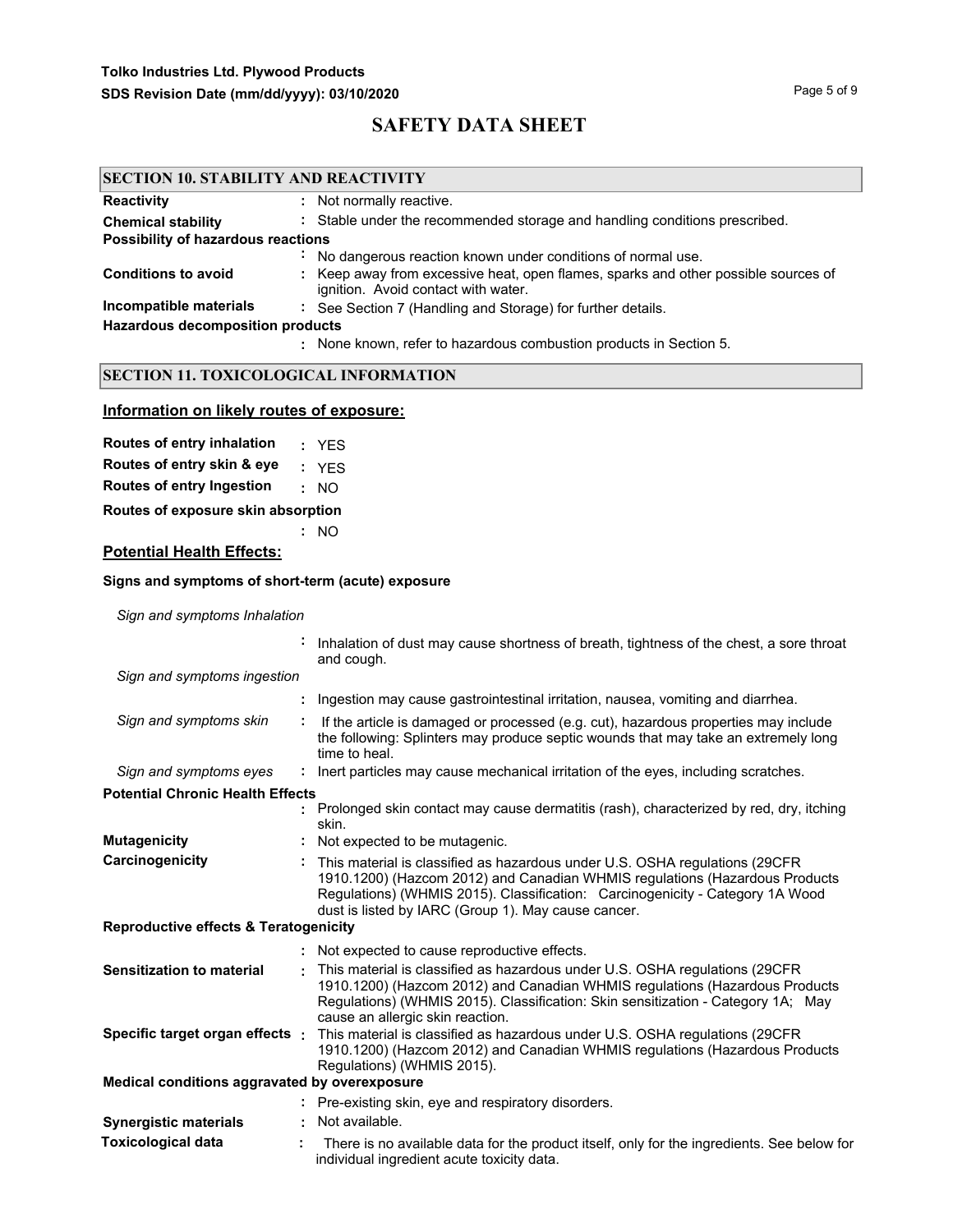# **Tolko Industries Ltd. Plywood Products** SDS Revision Date (mm/dd/yyyy): 03/10/2020

# **SAFETY DATA SHEET**

|                                                   | $LC_{50}(4hr)$ | $LD_{50}$   |                  |
|---------------------------------------------------|----------------|-------------|------------------|
| <b>Chemical name</b>                              | inh, rat       | (Oral, rat) | (Rabbit, dermal) |
| Wood / Wood Dust                                  | N/Av           | N/Av        | N/Av             |
| Resin solids:<br>Phenol-Formaldehyde<br>(reacted) | N/Av           | $>5$ g/kg   | $>2$ g/kg        |

# **Other important toxicologica**l **hazards**

**:** See Section 2 for additional information.

# **SECTION 12. ECOLOGICAL INFORMATION**

**Ecotoxicity Example 20 CON**: Not expected to be harmful to aquatic organisms. The product should not be allowed to enter drains or water courses, or be deposited where it can affect ground or surface waters.

# *Ecotoxicity data:*

|                  |               | <b>Toxicity to Fish</b> |               |                 |
|------------------|---------------|-------------------------|---------------|-----------------|
| Ingredients      | <b>CAS No</b> | LC50/96h                | NOEC / 21 day | <b>M</b> Factor |
| Wood / Wood Dust | N/Ap          | N/Av                    | N/Av          | N/Av            |

| Ingredients      | <b>CAS No</b> | <b>Toxicity to Daphnia</b> |               |                 |  |  |  |
|------------------|---------------|----------------------------|---------------|-----------------|--|--|--|
|                  |               | EC50 / 48h                 | NOEC / 21 day | <b>M</b> Factor |  |  |  |
| Wood / Wood Dust | N/Ap          | N/Av                       | N/Av          | N/Av            |  |  |  |

| Ingredients      | <b>CAS No</b> | <b>Toxicity to Algae</b> |                   |                 |  |  |
|------------------|---------------|--------------------------|-------------------|-----------------|--|--|
|                  |               |                          | NOEC / 96h or 72h | <b>M</b> Factor |  |  |
| Wood / Wood Dust | N/Ap          | N/Av                     | N/Av              | N/Av            |  |  |

**Persistence and degradability**

The product itself has not been tested. **:**

**Bioaccumulation potential :** The product itself has not been tested.

| <b>Components</b>                                                   | Partition coefficient n-octanol/water (log Kow) | <b>Bioconcentration factor (BCF)</b> |
|---------------------------------------------------------------------|-------------------------------------------------|--------------------------------------|
| Wood / Wood Dust (CAS N/Ap)                                         | N/Av                                            | N/Av                                 |
| Resin solids:<br>Phenol-Formaldehyde (reacted)<br>$(CAS 9003-35-4)$ | N/Av                                            |                                      |
| Mobility in soil                                                    | : The product itself has not been tested.       |                                      |
| <b>Other Adverse Environmental effects</b>                          |                                                 |                                      |

: None known.

# **SECTION 13. DISPOSAL CONSIDERATIONS**

**Methods of Disposal :**

- **Handling for Disposal :** Handle waste according to recommendations in Section 7.
	- Dispose in accordance with all applicable federal, state, provincial and local regulations.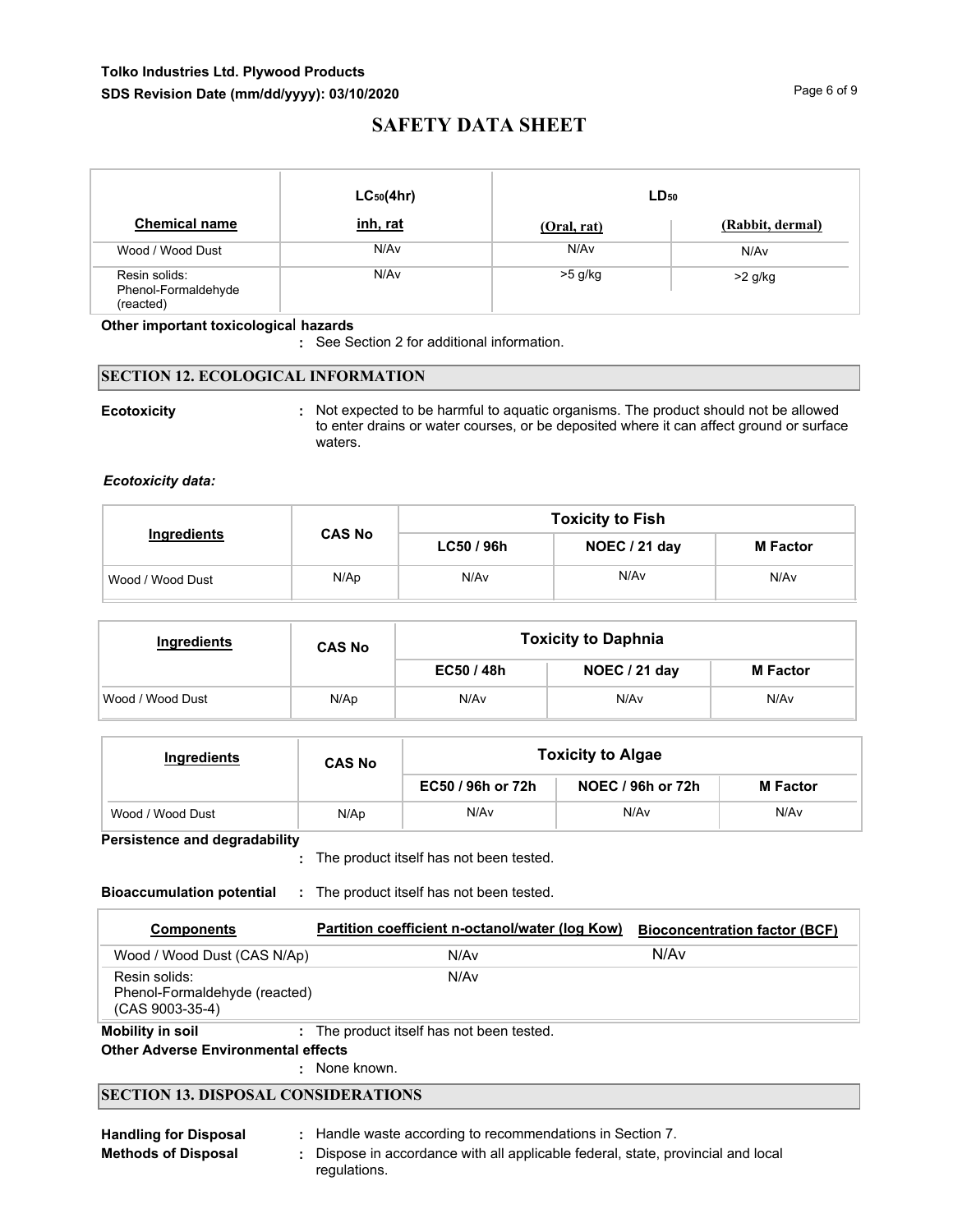**RCRA :** If this product, as supplied, becomes a waste in the United States, it may meet the criteria of a hazardous waste as defined under RCRA, Title 40 CFR 261. It is the responsibility of the waste generator to determine the proper waste identification and disposal method. For disposal of unused or waste material, check with local, state and federal environmental agencies.

# **SECTION 14. TRANSPORT INFORMATION**

| <b>Regulatory</b><br><b>Information</b>              | <b>UN Number</b>                      | UN proper shipping name                    | <b>Transport</b><br>hazard<br>class(es) | <b>Packing</b><br>Group | Label |
|------------------------------------------------------|---------------------------------------|--------------------------------------------|-----------------------------------------|-------------------------|-------|
| 49CFR/DOT                                            | None.                                 | Not regulated.                             | <b>Not</b><br>regulated                 | none                    |       |
| 49CFR/DOT<br><b>Additional</b><br>information        | None.                                 |                                            |                                         |                         |       |
| <b>TDG</b>                                           | None.                                 | Not regulated.                             | Not<br>regulated                        | none                    |       |
| <b>TDG</b><br><b>Additional</b><br>information       | None.                                 |                                            |                                         |                         |       |
| <b>ICAO/IATA</b>                                     | None.                                 | Not regulated.                             | <b>Not</b><br>regulated                 | none                    |       |
| <b>ICAO/IATA</b><br><b>Additional</b><br>information | None.<br>Spocial procoutions for user | Keep away from boot, aparks and open flame | No omoking                              |                         |       |

**Special precautions for user :** Keep away from heat, sparks and open flame - No smoking.

**Environmental hazards :** This product does not meet the criteria for an environmentally hazardous mixture, according to the IMDG Code. See ECOLOGICAL INFORMATION, Section 12.

**Transport in bulk according to Annex II of MARPOL 73/78 and the IBC Code**

**:** Not available.

# **SECTION 15 - REGULATORY INFORMATION**

# **US Federal Information:**

Components listed below are present on the following U.S. Federal chemical lists:

| Ingredients<br>CAS#                               |           | <b>TSCA</b>                       | <b>CERCLA</b><br>Reportable                          | <b>SARA TITLE III:</b><br>Sec. 302,<br><b>Extremely</b> | SARA TITLE III: Sec. 313, 40 CFR<br>372, Specific Toxic Chemical |      |  |
|---------------------------------------------------|-----------|-----------------------------------|------------------------------------------------------|---------------------------------------------------------|------------------------------------------------------------------|------|--|
|                                                   | Inventory | Quantity(RQ) (40<br>CFR 117.302): | <b>Hazardous</b><br>Substance, 40<br><b>CFR 355:</b> | <b>Toxic Chemical</b>                                   | de minimus<br>Concentration                                      |      |  |
| Wood / Wood Dust                                  | N/Ap      | Yes                               | None.                                                | None.                                                   | No                                                               | No   |  |
| Resin solids:<br>Phenol-Formaldehyde<br>(reacted) | 9003-35-4 | Yes                               | N/AD                                                 | N/Av                                                    | No                                                               | N/AD |  |

SARA TITLE III: Sec. 311 and 312, SDS Requirements, 40 CFR 370 Hazard Classes: Physical hazards (Combustible Dust )Health hazards ( Acute toxicity;Respiratory sensitization ;Skin sensitization ;Carcinogenicity ;Specific target organ toxicity, repeated exposure).Under SARA Sections 311 and 312, the EPA has established threshold quantities for the reporting of hazardous chemicals. The current thresholds are 500 pounds or the threshold planning quantity (TPQ), whichever is lower, for extremely hazardous substances and 10,000 pounds for all other hazardous chemicals.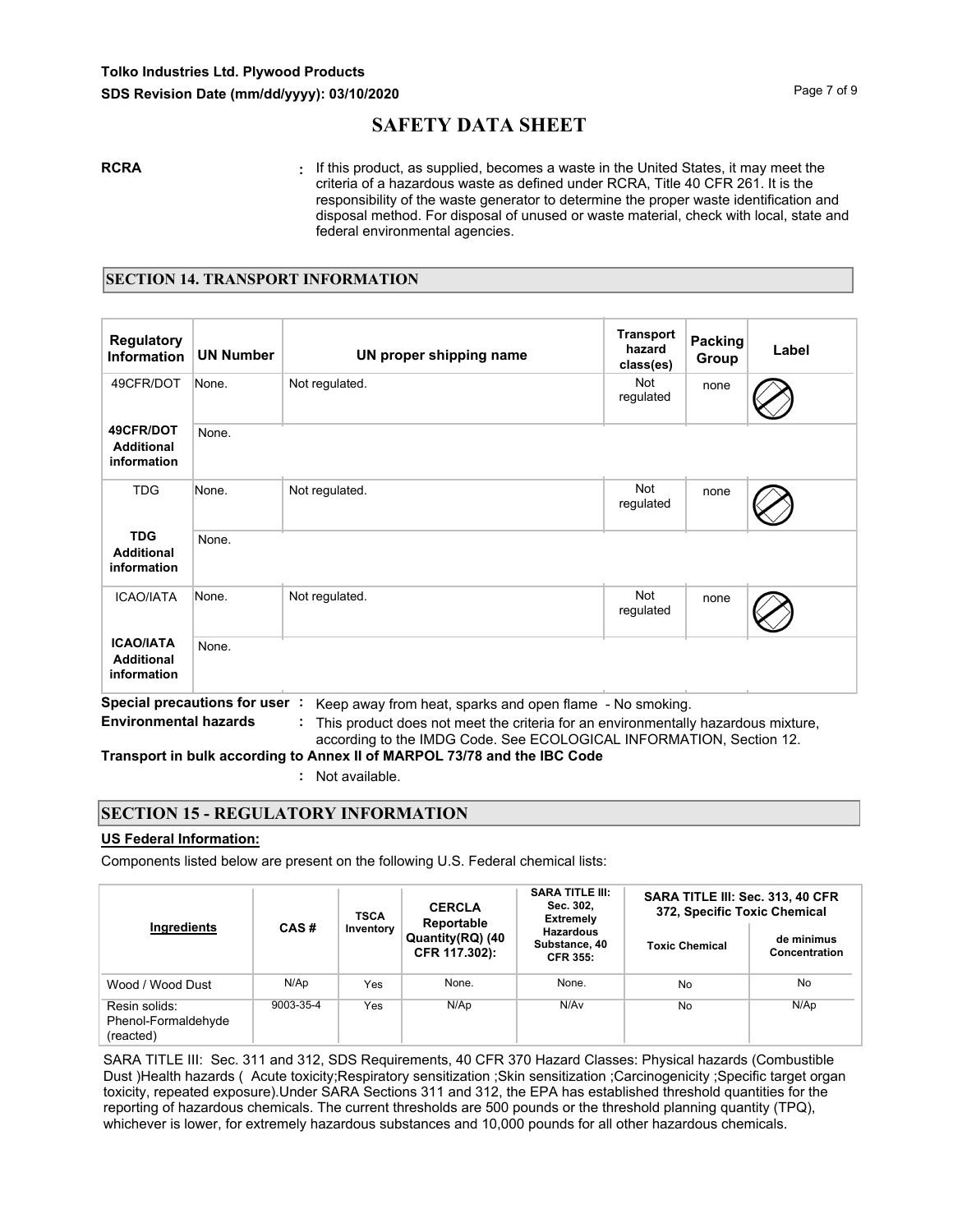# **Tolko Industries Ltd. Plywood Products SDS Revision Date (mm/dd/yyyy): 03/10/2020 Page 8 of 9** Page 8 of 9

# **SAFETY DATA SHEET**

# **US State Right to Know Laws:**

The following chemicals are specifically listed by individual States:

| Ingredients                                       | CAS#      |        | <b>California Proposition 65</b> |     |    |    |    | <b>State "Right to Know" Lists</b> |           |  |  |  |
|---------------------------------------------------|-----------|--------|----------------------------------|-----|----|----|----|------------------------------------|-----------|--|--|--|
|                                                   |           | Listed | <b>Type of Toxicity</b>          | CA  | МA | ΜN | NJ | <b>PA</b>                          | <b>RI</b> |  |  |  |
| Wood / Wood Dust                                  | N/Ap      | No     | N/Ap                             | No. | No | No | No | No                                 | No.       |  |  |  |
| Resin solids:<br>Phenol-Formaldehyde<br>(reacted) | 9003-35-4 | No     | N/Ap                             | No  | No | No | No | No                                 | No.       |  |  |  |

# **Canadian Information:**

Canadian Environmental Protection Act (CEPA) information: All ingredients listed appear on the Domestic Substances List (DSL).

Refer to Section 2 for a WHMIS Classification for this product.

# **International Information:**

Components listed below are present on the following International Inventory list:

| Ingredients                                       | CAS#      | European<br><b>EINECs</b> | Australia<br><b>AICS</b>          | <b>Philippines</b><br><b>PICCS</b> | Japan ENCS       | Korea<br><b>KECI/KECL</b> | China<br><b>IECSC</b> | NewZealand<br><b>IOC</b> |
|---------------------------------------------------|-----------|---------------------------|-----------------------------------|------------------------------------|------------------|---------------------------|-----------------------|--------------------------|
| Wood / Wood Dust                                  | N/Ap      | N/Av                      | N/Av                              | N/Av                               | N/A <sub>v</sub> | N/Av                      | N/Av                  | N/Av                     |
| Resin solids:<br>Phenol-Formaldehyde<br>(reacted) | 9003-35-4 | N/Av                      | Present[AIC<br>S No.<br>51-23-0A1 | Present                            | $(7)-903$        | KE-28224                  | Present               | HSR003569                |

### **SECTION 16. OTHER INFORMATION**

| Legend | : ACGIH: American Conference of Governmental Industrial Hygienists<br>CA: California<br><b>CAS: Chemical Abstract Services</b><br>CERCLA: Comprehensive Environmental Response, Compensation, and Liability Act<br>of 1980<br>CFR: Code of Federal Regulations<br>DOT: Department of Transportation<br>EPA: Environmental Protection Agency<br>HSDB: Hazardous Substances Data Bank<br>IARC: International Agency for Research on Cancer<br>Inh: Inhalation |
|--------|-------------------------------------------------------------------------------------------------------------------------------------------------------------------------------------------------------------------------------------------------------------------------------------------------------------------------------------------------------------------------------------------------------------------------------------------------------------|
|        | MA: Massachusetts<br>MN: Minnesota                                                                                                                                                                                                                                                                                                                                                                                                                          |
|        | N/Ap: Not Applicable<br>N/Av: Not Available                                                                                                                                                                                                                                                                                                                                                                                                                 |
|        | NIOSH: National Institute of Occupational Safety and Health<br>NJ: New Jersey                                                                                                                                                                                                                                                                                                                                                                               |
|        | NTP: National Toxicology Program                                                                                                                                                                                                                                                                                                                                                                                                                            |
|        | OSHA: Occupational Safety and Health Administration<br>PA: Pennsylvania                                                                                                                                                                                                                                                                                                                                                                                     |
|        | PEL: Permissible exposure limit                                                                                                                                                                                                                                                                                                                                                                                                                             |
|        | RCRA: Resource Conservation and Recovery Act<br>RI: Rhode Island                                                                                                                                                                                                                                                                                                                                                                                            |
|        | RTECS: Registry of Toxic Effects of Chemical Substances<br>SARA: Superfund Amendments and Reauthorization Act<br>STEL: Short Term Exposure Limit                                                                                                                                                                                                                                                                                                            |
|        | TDG: Canadian Transportation of Dangerous Goods Act & Regulations<br>TLV: Threshold Limit Values                                                                                                                                                                                                                                                                                                                                                            |